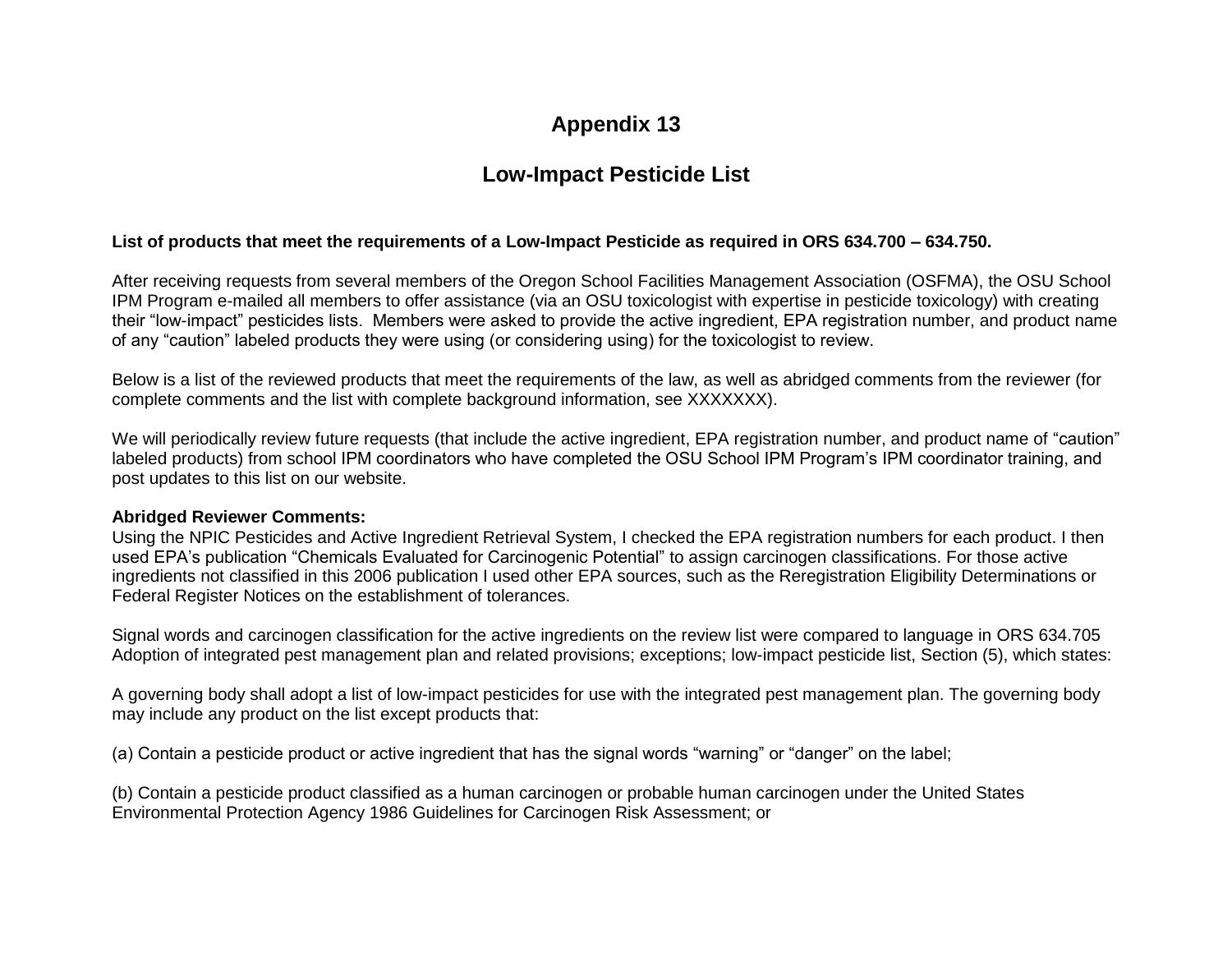(c) Contain a pesticide product classified as carcinogenic to humans or likely to be carcinogenic to humans under the United States Environmental Protection Agency 2003 Draft Final Guidelines for Carcinogen Risk Assessment. [2009 c.501 §3]

Labels for all products on the review list have the signal word "Caution". No products on the list have a carcinogen classification under the 1986 Guidelines of "human carcinogen" or "probable human carcinogen". No products on the list have a carcinogenic classification of "carcinogenic to humans" under the 2003 draft guidelines.

| <b>Product Name</b>                 | <b>Formulation</b> | <b>EPA</b><br><b>Registration #</b> | <b>Active Ingredient</b>        |
|-------------------------------------|--------------------|-------------------------------------|---------------------------------|
| <b>Advion Ant Gel</b>               | <b>Bait Gel</b>    | 352-746                             | Indoxacarb                      |
| <b>Advion Cockroach Gel</b><br>Bait | <b>Bait Gel</b>    | 352-652                             | Indoxacarb                      |
| Aquamaster                          | Liquid             | 524-343 (-ZF)                       | Glyphosate, isopropylamine salt |
| Bee Bopper II, ARI                  | Pressurized        | 7754-44                             | Tetremethrin                    |
| Wasp and Hornet<br>Killer           | liquid             |                                     | d-Phenothrin                    |
| Casoron 4G                          | Granular           | 400-168                             | Dichlobenil                     |
| Crossbow                            | Emulsifiable       | 62719-260-5905                      | 2,4-D, butoxyethyl ester        |
|                                     | Concentrate        |                                     | Triclopyr, butoxyethyl ester    |
| <b>K-Orthine Dust</b>               | Dust               | 432-772                             | Deltamethrin                    |
| Delta Dust                          | Dust               | 28293-322                           | Deltamethrin                    |
| Demand G Insecticide                | Granular           | 100-1240                            | Lambda-cyhalothrin              |
| The Andersons 0.25%                 | Granular           | 9198-213                            | Dithiopyr                       |
| <b>Granular Dithiopyr</b>           |                    |                                     |                                 |
| Herbicide                           |                    |                                     |                                 |
| EcoEXEMPT G                         | Granular           | Exempt                              | Eugenol (clove oil)             |
| Granular Insecticide                |                    |                                     | Thyme oil                       |
| EcoEXEMPT IC-2                      | Concentrate        | Exempt                              | <b>Rosemary Oil</b>             |
| Insecticide                         |                    |                                     |                                 |
| Concentrate                         |                    |                                     |                                 |
| EcoPCO WP-X                         | Wettable           | 67425-25-655                        | Pyrethrins                      |
| Wettable Powder                     | Powder             |                                     |                                 |
| Insecticide                         |                    |                                     | 2-Phenylethyl propionate        |
|                                     |                    |                                     | Oil of thyme                    |
| <b>Envoy Plus</b>                   | Emulsifiable       | 59639-132                           | Clethodim                       |

### **List of "low-impact pesticides" that meet the requirements of ORS 634.700 – 634.750**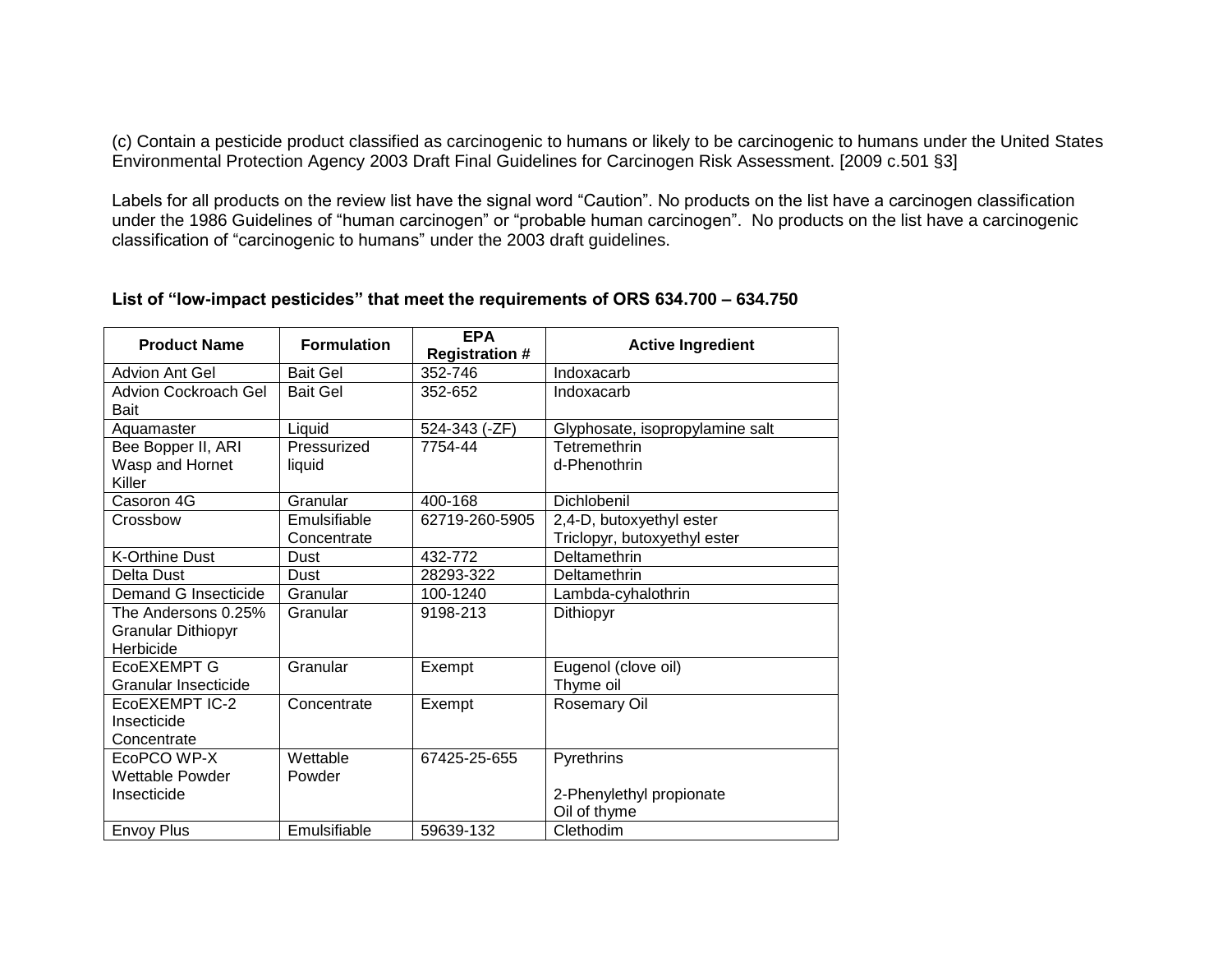|                                     | Concentrate                 |               |                                        |
|-------------------------------------|-----------------------------|---------------|----------------------------------------|
| Generation mini blocks              | Pellets/tablets             | 7173-218      | Difethialone                           |
| Gourmet Liquid Ant                  | Impregnated                 | 73766-2       | Disodium Octaborate Tetrahydrate       |
| <b>Bait</b>                         | <b>Materials</b>            |               |                                        |
| Grant's Ant Control A               | Impregnated                 | 1663-33       | Hydramethylnon                         |
| bait stations                       | <b>Materials</b>            |               |                                        |
| Hi-Yield Super                      | Soluble                     | 42750-61-7401 | Glyphosate, isopropylamine salt        |
| Concentrate Kill-Zall II            | Concentrate                 |               |                                        |
| InTice Thiquid ant bait             | Soluble                     | 73079-7       | Sodium Tetraborate Decahydrate         |
|                                     | Concentrate                 |               |                                        |
| Landmaster BW                       | Soluble                     | 42750-62      | 2,4-D, isopropylamine salt             |
|                                     | Concentrate                 |               | Glyphosate, isopropylamine salt        |
| <b>Maxforce FC</b>                  | Bait gel                    | 432-1259      | Fipronil                               |
| <b>Professional Insect</b>          |                             |               |                                        |
| <b>Control Roach Killer</b>         |                             |               |                                        |
| <b>Bait Gel</b>                     |                             |               |                                        |
| Maxforce Professional               | <b>Bait Gel</b>             | 432-1254      | Hydramethylnon                         |
| <b>Insect Control Roach</b>         |                             |               |                                        |
| Killer Bait Gel                     |                             |               |                                        |
| Milestone VM Plus                   | Emulsifiable                | 62719-572     | Aminopyralid, triisopropanolamine salt |
|                                     | Concentrate                 |               | Triclopyr, triethylamine salt          |
| MotherEarth D Pest                  | Dust                        | 499-509       | Diatomaceous Earth (amorphous silica)  |
| <b>Control Dust</b>                 |                             |               |                                        |
| MotherEarth Granular                | Granular                    | 499-515       | <b>Boric Acid</b>                      |
| <b>Scatter Bait</b>                 |                             |               |                                        |
| MotherEarth Wasp &                  | Pressurized                 | 499-519       | d-Limonene                             |
| Hornet                              | Liquid                      |               |                                        |
| Optigard Ant Gel Bait               | Ready-to-Use                | 100-1260      | Thiamethaxom                           |
|                                     | Solution                    |               |                                        |
| Orange Guard                        | Ready-to-Use                | 61887-1-AA    | d-Limonene                             |
|                                     | Solution                    |               |                                        |
| Patrol Insecticide                  | Emulsifiable                | 100-1066      | Lambda-cyhalothrin                     |
|                                     | Concentrate<br>Emulsifiable |               |                                        |
| Phantom Termiticide-<br>Insecticide |                             | 241-392       | Chlorfenapyr                           |
| QuickSilver Herbicide               | Concentrate<br>Emulsifiable |               |                                        |
|                                     | Concentrate                 | 279-3301      | Carfentrazone-ethyl                    |
|                                     |                             |               |                                        |
| Raid wasp and hornet                | Pressurized                 | 4822-553      | Cypermethrin                           |
|                                     |                             |               |                                        |